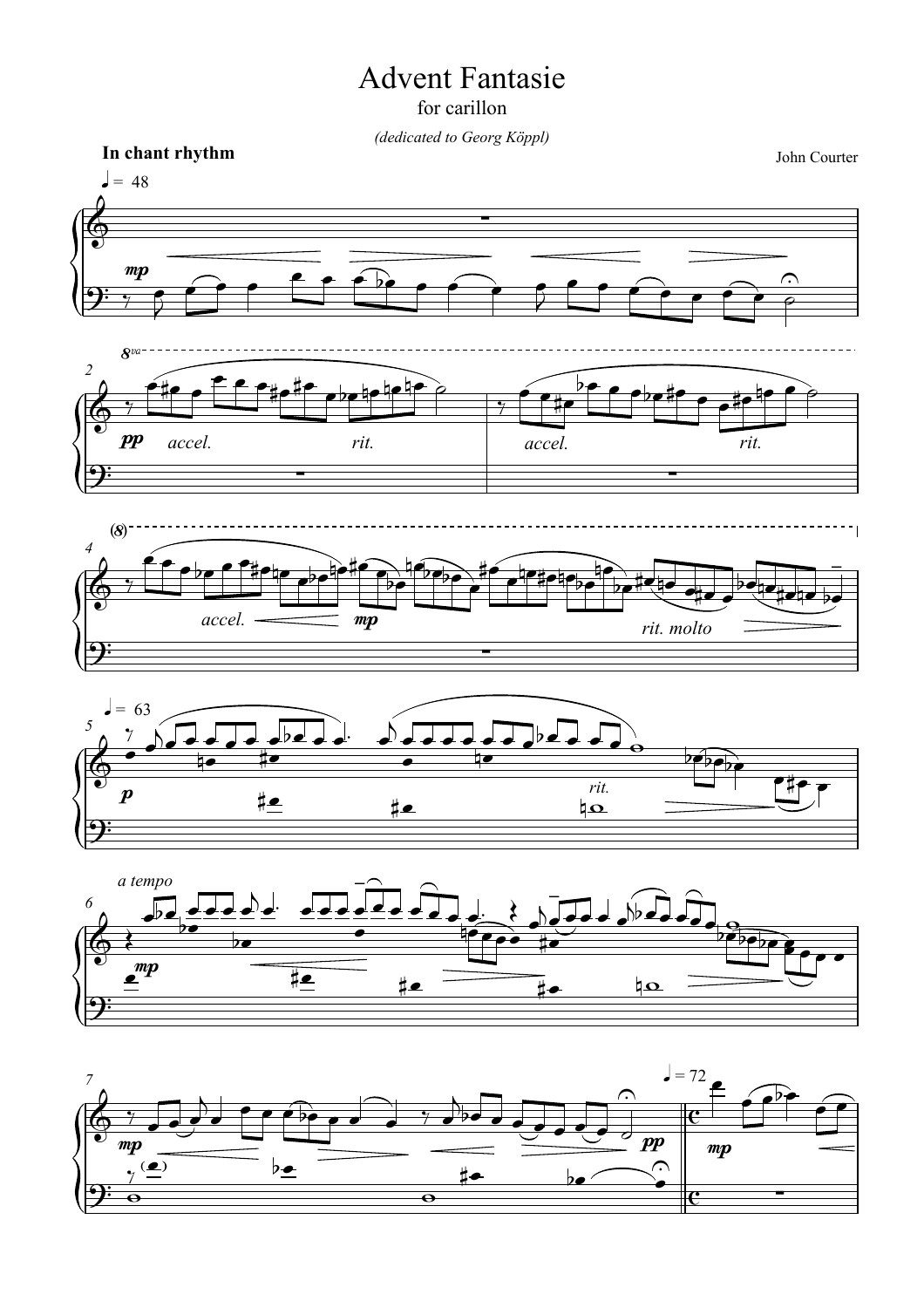









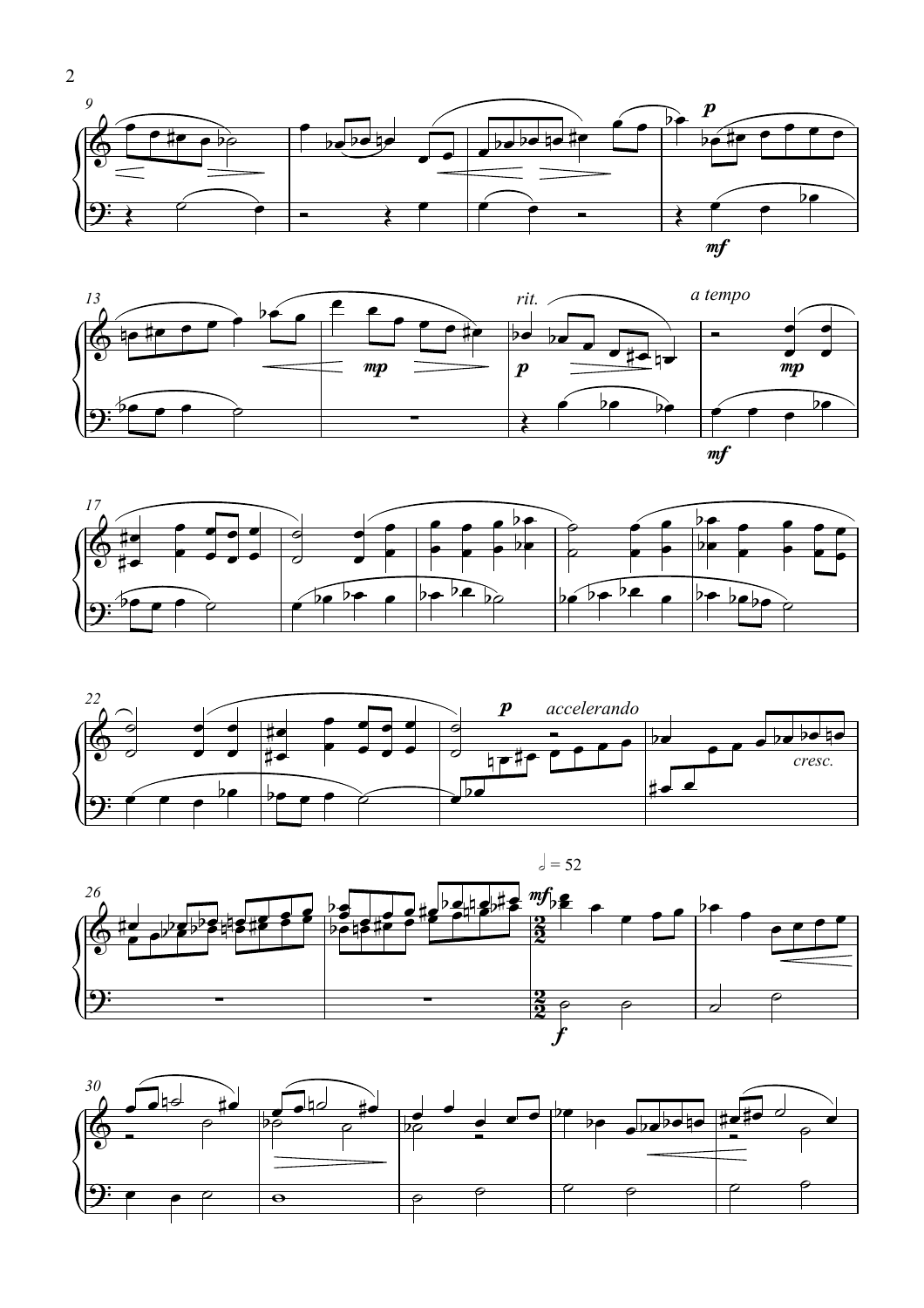









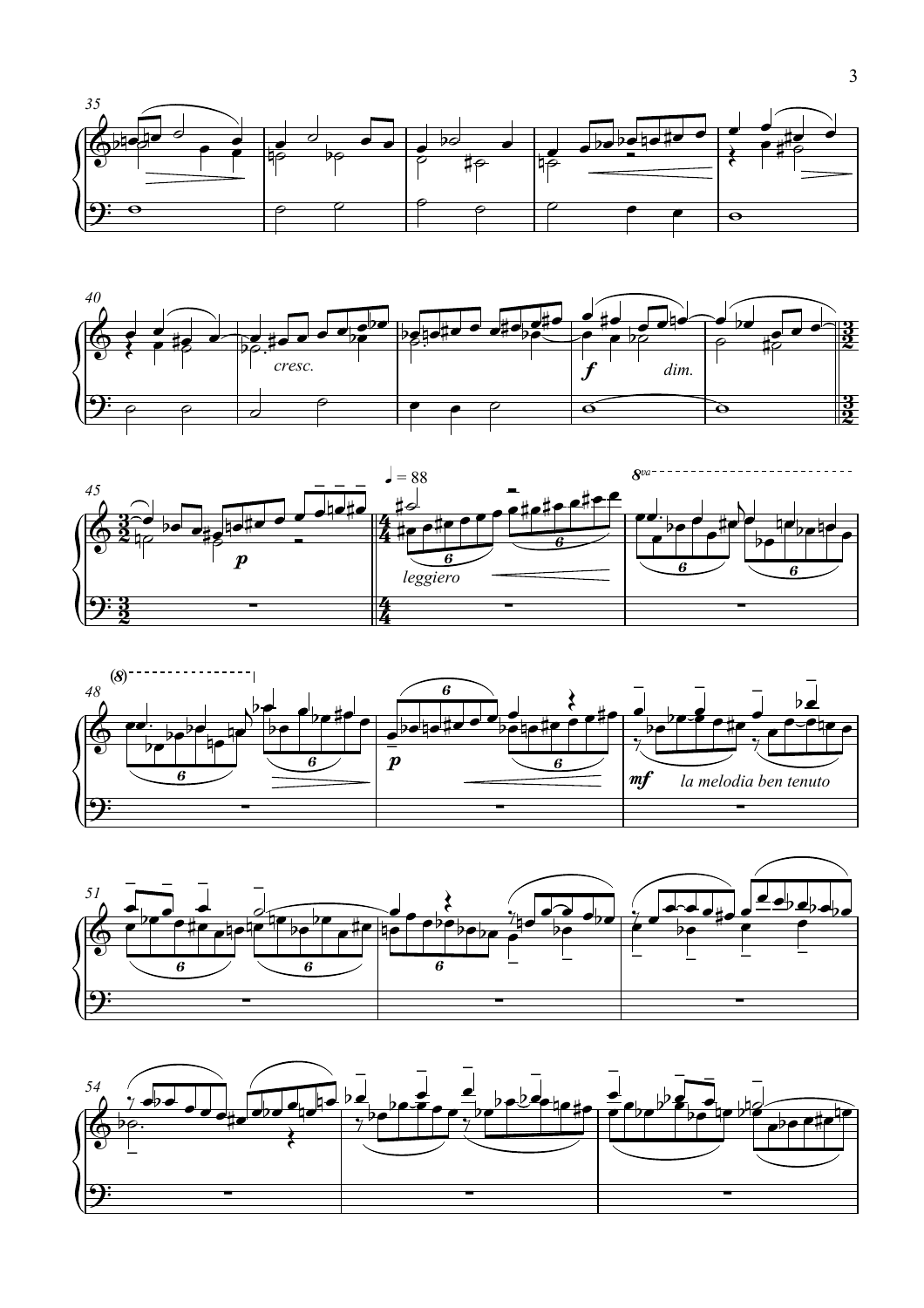



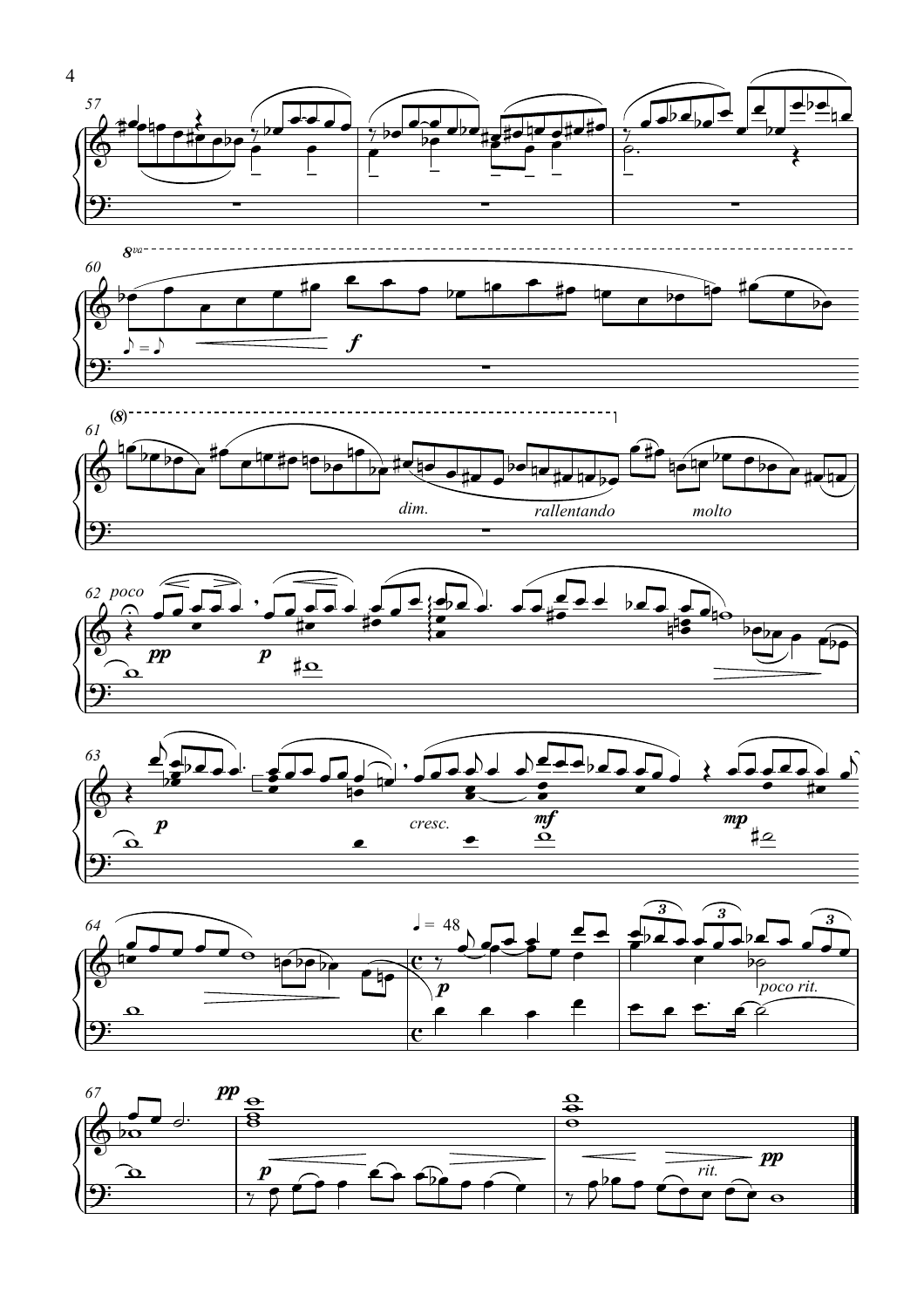## **ADVENT FANTASIE for Carillon By John Courter**

"Advent Fantasie" for carillon was originally written for the *Aschaffenburg Carillon Book (1996),* a publication issued on the occasion of the Congress of the World Carillon Federation, held from July 20-August 2, 1996, in Aschaffenburg, Germany. The piece is dedicated to my good friend and colleague, Georg Köppl, carillonneur of Munich, Germany, and editor and publisher of the aforementioned book. The current edition, using the Sibelius computer notation program, was prepared in 2005 by Frans Haagen of Almelo, The Netherlands for a supplement to *Klok en Klepel*, the journal of the Netherlands Carillon Society (NKV).

The "Advent Fantasie" is for a four-octave carillon (CDE chromatic to c5). It is based on two hymns of the Advent season: the Gregorian chant *Rorate caeli* and the chorale *Nun komm, der Heiden Heiland.* The inspiration for using the *Rorate* text came from a new floor sculpture installed in the Church of St. Francis Xavier in Amersfoort, The Netherlands, in Advent, 1995. The sculpture, in white marble and aluminum, also incorporates two round discs with the text of the antiphon. It is the work of the Dutch artist Jerome Symons, a resident of Arnhem, The Netherlands.

The text of the chant antiphon (measure 1, 7, 63-68) is:

| Rorate caeli desuper,   | Drop down dew, from the heavens on high, |
|-------------------------|------------------------------------------|
| et nubes pluant justum. | And clouds rain upon the just.           |

Measures 2-4 create a brief effect of the falling rain. The text of the chant verses is reflected in the music of measures 5-6, where harmonies with a bleak, vague atmosphere predominate:

| Ne irascaris Domine,                   | Be not angry, Lord;                        |
|----------------------------------------|--------------------------------------------|
| ne ultra mimineris iniquitatis;        | remember not our offences;                 |
| ecce civitas Sancti facta est deserta; | Behold, the Holy City has become a desert; |
| Sion deserta facta est;                | Sion has become a desert;                  |
| Jerusalem desolata est.                | Jerusalem is abandoned.                    |

The text of verses 1, 3, & 4 of the Lutheran chorale is as follows:

| 1. Nun komm, der Heiden Heiland<br>der Jungfrauen Kind erkannt,<br>$da\beta$ sich wunder alle Welt,<br>Gott solch Geburt ihm bestellt.              | Savior of the nations, come;<br>Virgin's Son, here revealed;<br>Marvel now, all the earth,<br>That God chose such a birth.                               |
|-----------------------------------------------------------------------------------------------------------------------------------------------------|----------------------------------------------------------------------------------------------------------------------------------------------------------|
| 3. Sein lauf kam vom Vater her<br>und kehrt wieder zum Vater,<br>fuhr hinunter zu der Höll<br>und wieder zu Gottes Stuhl.                           | You came forth from the eternal Father<br>And returned to the Father;<br>You descended to the depths of hell<br>And returned again to the throne of God. |
| 4. Dein Krippen glänzt hell und klar,<br>die Nacht gibt ein neu Licht dar.<br>Dunkel muß nicht kommen drein,<br>der Glaub bleibt immer im "Schein." | Your cradle shines in glory bright;<br>The night gives there a new light.<br>Darkness shall not come therein;<br>Faith remains forever radiant.          |